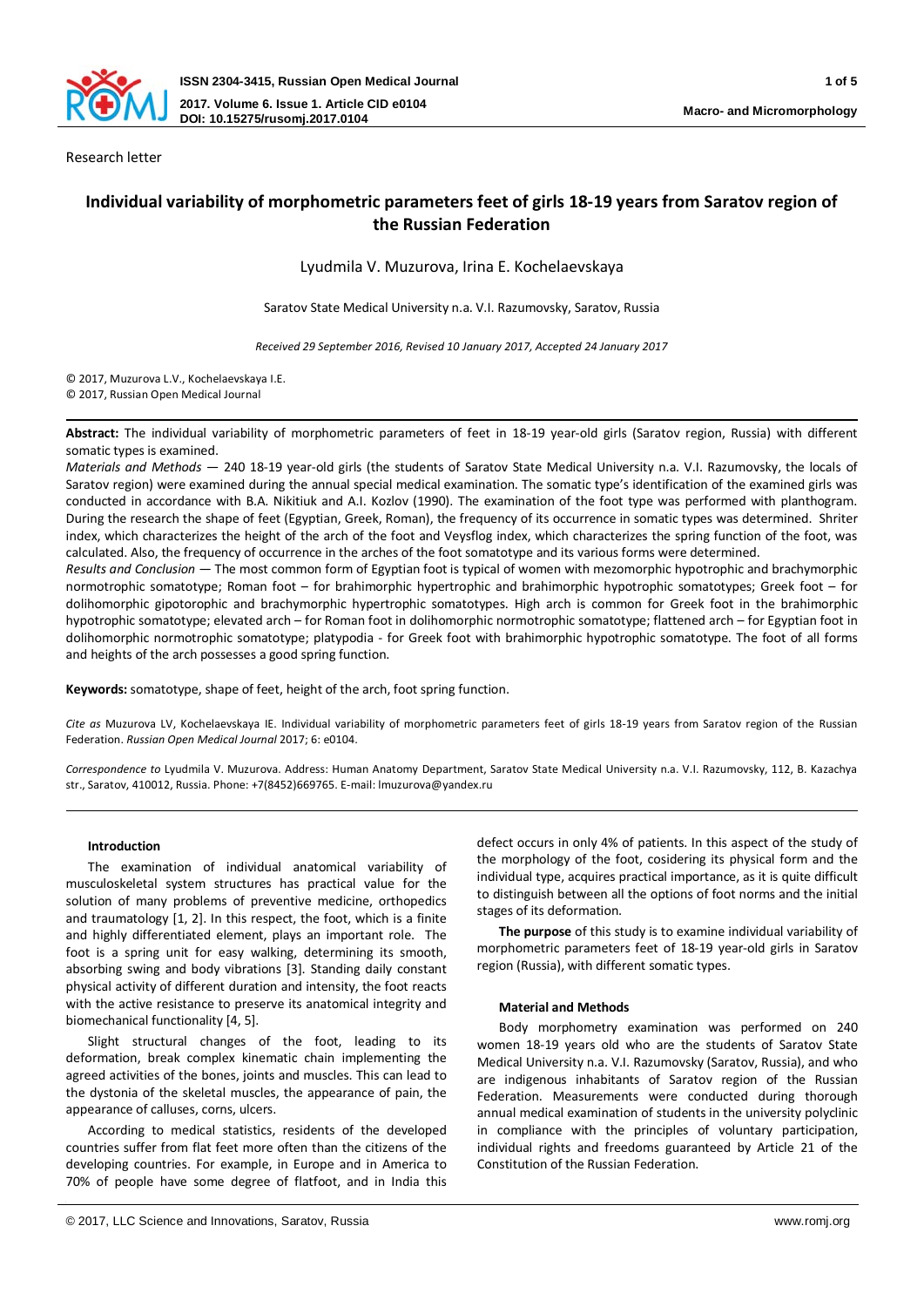

**ISSN 2304-3415, Russian Open Medical Journal 2 of 5 2017. Volume 6. Issue 1. Article CID e0104 DOI: 10.15275/rusomj.2017.0104 Macro- and Micromorphology**



**Figure 1. Plantogram (sheme)**



36.30%

**Figure 2. The frequency (%) of somatic types in the studied group: 1 – dolihomorphic hypotrophic; 2 – dolihomorphic normotrophic; 3 – mezomorphic hypotrophic; 4 – mezomorphic normotrophic; 5 – mezomorphic hypertrophic; 6 – brachymorphic hypotrophic; 7 – brachymorphic normotrophic; 8 – brachymorphic hypertrophic.**

The examination of young women somatic types was conducted in accordance with the research made by B.A. Nikitiuk and A.I. Kozlov (1990) [6], who had determined nine somatic types such as: dolihomorphic hypotrophic, dolihomorphic normotrophic, dolihomorphic hypertrophic, mezomorphic hypotrophic, mezomorphic normotrophic, mezomorphic hypertrophic, brahimorphic hypotrophic, brahimorphic normotrophic, brahimorphic hypertrophic.

Foot morphometry was performed with planthogram. The processing was done by drawing the scheme.

By the length of the fingers there were determined three types of feet:

1) Egyptian type of foot (Egyptian foot) - the first finger is followed by the second, the third, the fourth and the little finger in descending order;

- 2) Roman type or rectangular type of foot (Roman foot) all fingers are of approximately equal length;
- 3) Greek type of foot (Greek foot) the second finger is longer than the first and the third fingers.

Shriter index, which characterizes the height of the arch of the foot, was calculated. On the Plantogram the tangent line (AB) is drawn to the most salient points of the inside of print A, from the middle of which the perpendicular to the intersection with the outer edge (VD) print and perpendicular between the outer and inner edges of the print (GD) are erected (*Figure* 1).

The shape of the foot is determined by the index:

$$
I = (GD * 100) / VD,
$$

I – Shriter index; GD – cup perpendicular (in cm); VD – part of the perpendicular (in cm) [7].

According to the meaning of the Shriter index, all feet were divided into the following groups:

- 1) high arch foot with index meaning of up to 36%;
- 2) high vault foot with index meaning of up to 43%;
- 3) normal arch foot with index meaning of up to 50%;
- 4) flattened arch foot- with index meaning of up to 60%;
- 5) platypodia with index meaning from 60% to 70%.

Weisflog index representing the ratio of the length of the foot to its width was calculated. The length of the foot was determined on the plantogram from the point F to the end of the longest toe; the width of the foot – on the I-V level of metatarsus-phalangeal joints (AZ line). In the most common cases, W index is between 2 and 3. The meaning approaching "2" indicates the transverse platypodia, whereas the meaning nearing "3" shows an ideal foot cross-linking and is a good indicator of its spring function.

The obtained data was processed by statistical analysis. The differences between frequencies were considered reliable at 95% (P<0.05) probability threshold (based on t-test). The variation of anthropometric parameters was evaluated by coefficient of variation (CV). The variation was considered weak if CV does not exceed 10%, the average – when CV was 11.0-25.0%, and significant if CV>25.0%. When was CV>50.0% the distribution was considered asymmetric. All combination options were preprocessed for "pop-up option" [8].

#### **Results**

The somatic type's identification of 18-19 years-old girls showed that the examined group includes all somatic types revealed in according with the method of B.A. Nikitiuk and A.I. Kozlov (1990) except dolihomorphic hypertrophic somatic type. More often girls have mezomorphic normotrophic somatic type (36.3%). In minor cases were defined the mezomorphic hypotrophic type, dolihomorphic normotrophic and mezomorphic hypertrophic somatic types. Dolihomorphic hypotrophic, brachymorphic normotrophic, brachymorphic hypertrophic somatic types are defined 4.5 times rarely and with the same frequency (7.9%). Brachymorphic hypotrophic somatic type is determined in the rarest cases (6.2%) among the examined group (*Figure* 2).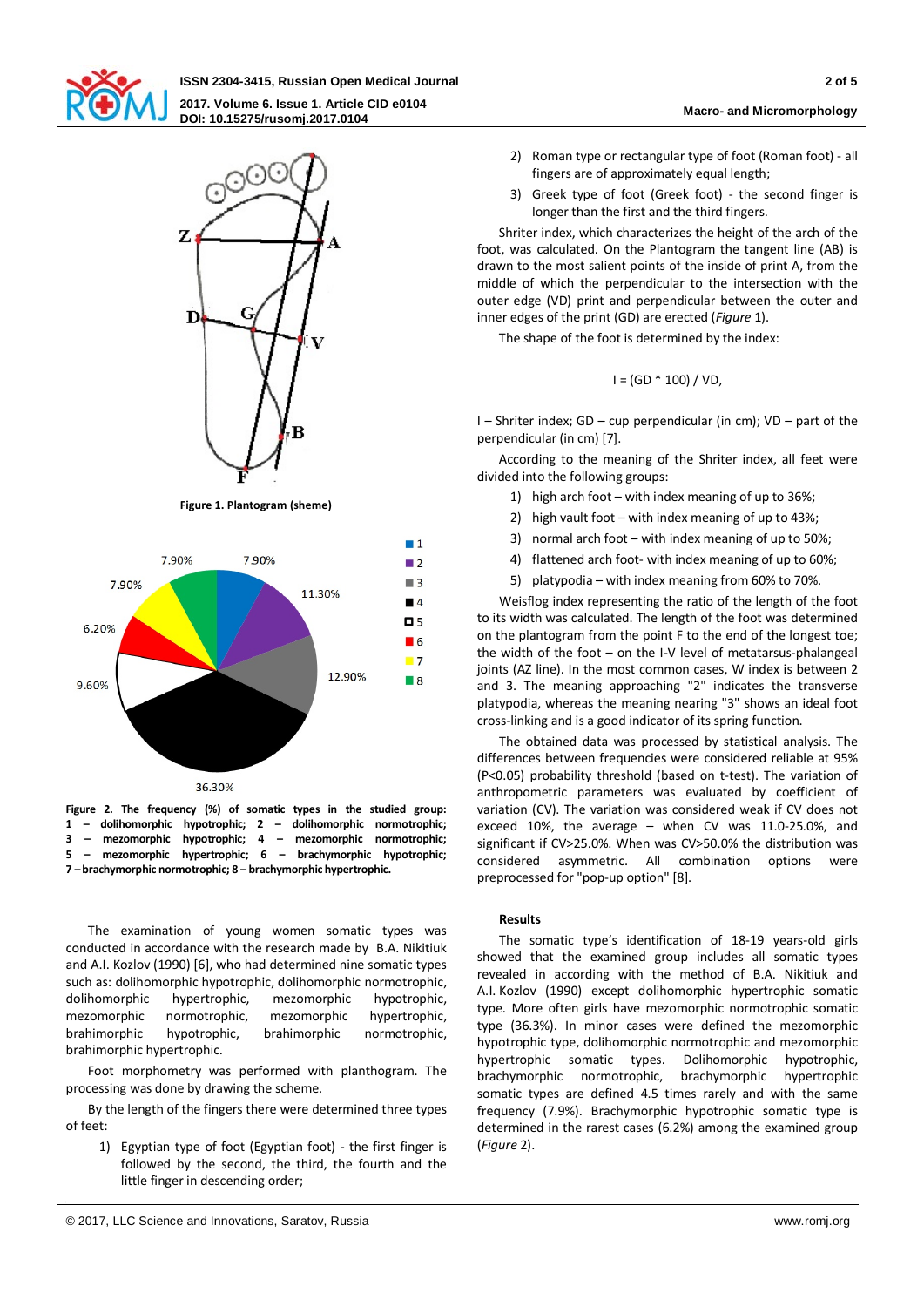



**Figure 3. The frequency (%) of morphological types of feet in 18-19 yearsold girls.**

| Table 1. The frequency of foot morphological cases among women of |  |  |  |
|-------------------------------------------------------------------|--|--|--|
| different somatic types                                           |  |  |  |

| Somatic type        | Type of foot |          |     |       |                |       |  |  |
|---------------------|--------------|----------|-----|-------|----------------|-------|--|--|
|                     |              | Egyptian |     | Roman | Greek          |       |  |  |
|                     | %<br>no.     |          | no. | %     | no.            | %     |  |  |
| Dolih. hypotrophic  | 6            | 31.59    | 7   | 36.84 | 6              | 31.59 |  |  |
| Dolih. normotrophic | 12           | 44.44    | 10  | 37.04 | 5              | 18.52 |  |  |
| Mez. hypotrophic    | 18           | 58.06    | 11  | 35.48 | $\overline{2}$ | 6.45  |  |  |
| Mez. normotrophic   | 30           | 35.29    | 31  | 36.47 | 24             | 28.24 |  |  |
| Mez. hypertrophic   | 12           | 52.17    | 7   | 30.43 | 4              | 17.39 |  |  |
| Brah. hypotrophic   | 6            | 40.00    | 6   | 40.00 | 3              | 20.00 |  |  |
| Brah. normotrophic  | 11           | 57.89    | 6   | 31.58 | $\overline{2}$ | 10.53 |  |  |
| Brah. hypertrophic  | 5            | 26.36    | 8   | 42.11 | 6              | 31.58 |  |  |

Dolih., Dolihomorphic; Mez., Mezomorphic; Brah., Brahimorphic.

**Table 2**. **Shriter Index of women in the joint group considering the somatic type**

| Somatic type  | R/L | <b>Variational statistics</b> |                  |       |       |  |  |  |  |  |
|---------------|-----|-------------------------------|------------------|-------|-------|--|--|--|--|--|
|               |     | Min-Max                       | $M \pm m$        | SD    | CV, % |  |  |  |  |  |
| Joint group   | R   | 20.50-91.80                   | 48.16±0.87       | 13.19 | 27.39 |  |  |  |  |  |
|               | L   | 15.60-95.00                   | 48.54±0.88       | 13.36 | 27.52 |  |  |  |  |  |
| Dolih. hypot. | R   | 27.90-88.70                   | 49.64±3.75       | 16.33 | 32.90 |  |  |  |  |  |
|               | L   | 33.30-84.80                   | 54.22±3.88       | 16.90 | 31.16 |  |  |  |  |  |
| Dolih. norm.  | R   | 27.00-90.60                   | 46.86±2.13       | 11.07 | 23.62 |  |  |  |  |  |
|               | L   | 25.90-94.80                   | 48.66±2.29       | 11.90 | 24.46 |  |  |  |  |  |
| Mez. hypot.   | R   | 29.10-91.10                   | 47.39±2.57       | 14.32 | 30.22 |  |  |  |  |  |
|               | L   | 31.10-91.56                   | $46.25 \pm 2.35$ | 13.07 | 28.26 |  |  |  |  |  |
| Mez. norm.    | R   | 22.50-91.80                   | 47.59±1.26       | 11.63 | 24.44 |  |  |  |  |  |
|               | L   | 15.60-95.00                   | 47.46±1.48       | 13.60 | 28.67 |  |  |  |  |  |
| Mez. hyper.   | R   | 20.50-88.70                   | 51.07±3.27       | 15.69 | 30.72 |  |  |  |  |  |
|               | L   | 32.60-84.80                   | 49.35±2.60       | 25.23 | 2.60  |  |  |  |  |  |
| Brah. hypot.  | R   | 28.98-78.40                   | $45.11 + 9.01$   | 20.15 | 44.67 |  |  |  |  |  |
|               | L   | 35.10-75.90                   | 47.02±7.28       | 16.27 | 34.61 |  |  |  |  |  |
| Brah. norm.   | R   | 30.00-57.70                   | 44.16±1.72       | 7.50  | 16.99 |  |  |  |  |  |
|               | L   | 33.76-74.69                   | 46.79±2.11       | 9.19  | 19.64 |  |  |  |  |  |
| Brah. hyper.  | R   | 28.98-87.70                   | 55.20±3.81       | 16.61 | 31.23 |  |  |  |  |  |
|               | L   | 38.80-84.80                   | 53.46±3.49       | 14.81 | 27.70 |  |  |  |  |  |

R, right; L, left; Min, minimum; Max, maximum; М±m, mean with its standard error; SD, standard deviation; CV, coefficient of variation; Dolih., Dolihomorphic; Mez., Mezomorphic; Brah., Brahimorphic; hypot., hypotrophic; norm., normotrophic; hyper., hypertrophic.

The following frequency of foot morphological types in 18-19 years-old women without considering somatic type is: the most common is Egyptian foot (42.8%); less common is Roman foot (7.0% less); the rarest is Greek foot (2 times less than Egyptian) (*Figure* 3).

The girls with dolihomorphic hypotrophic somatic type, the mentioned foot types occur with almost equal frequency (31.59- 36.84%). In dolihomorphic normotrophic group most of the girls have Egyptian type of foot (44.44%); less common is Roman (7.4% less); the rarest is Greek (2.4 times less than Egyptian foot). In mezomorphic hypotrophic group the Egyptian foot is determined the most frequently (58.06%); Roman – 1.6 times less; Greek - the rarest (6.45%). In mezomorphic normotrophic group Egyptian and Roman feet occur with the same frequency (25.29% and 36.47% respectively); Greek foot is determined rarely (8% less). In mezomorphic hypertrophic group the Egyptian foot is often determined (52.17%); Roman and Greek feet – are less by 1.7 and 3.1 times respectively. In brahimorphic hypotrophic group Egyptian and Roman feet are presented in majority of cases with the same frequency (40.00%); Greek foot is determined in the group 2 times less. In brahimorphic normotrophic group Egyptian foot is determined in most cases; Roman and Greek – 1.8 and 5.7 times less. In brahimorphic hypertrophic group the girls regularly have Roman foot (42.11%); less more rare Greek and Egyptian – by 10.52%, and 1.6 times respectively (*Table* 1).

In the majority of cases the type of right foot concurs with the type of the left foot.

Analysis of Shriter index has shown that the joint group as well as the group of girls who are brachymorphic hypotrophic, brachymorphic normotrophic, dolihomorphic normotrophic, mezomorphic hypotrophic, mezomorphic normotrophic somatic types have a normal foot arch height, both right and left. The girls of dolihomorphic normotrophic somatic type have the right foot with normal height of the arch, the left one is determined with a flattened arch (P<0.05); the girls mesomorphs hypertrophy – on the right the arch is flattened on the left  $-$  normal. The girls with brachymorphic hypertrophic somatic type have flattened arches of the foot, both right and left (*Table* 2).

In the joint group of girls 18-19 years old and among all somatic types Weisflog index tends to the meaning "3", which indicates the normal foot spring function.

The analysis of the arch height frequency has shown the Greek type has the normal height more ofen (34.69%). In Roman and Egyptian feet the normal height arch is determined more rarel (1.79% and 7.14%). Flattened arch is common for Egyptian foot (27.55%). In Roman and Greek feet the flattened arch is determined by 7% less and with the same frequency. Platypodia is most common for girls with a Greek foot (12.24%). The Egyptian and Roman feet have less platypodia cases for 3.00% and with the same frequency. Raised arch is more common for Egyptian and Roman feet (27.55% and 28.05%). The girls with a Greek foot the raised arch is determined almost 2 times rarer. High arch is common for Greek foot (18.37%). In girls with the Egyptian and Roman feet, the high arch is defined 2.3 times rarer (*Table* 3).

Among the girls 18-19 years old without considering somatotype the normal arch height is more common on the right side than on the left (by 5.2%). Flattened arch is found more often on the left side than on the right (at 6.11%, P<0.05%). Raised arch, high arch and platypodia are determined on the right and left sides with almost the same frequency (*Table* 4).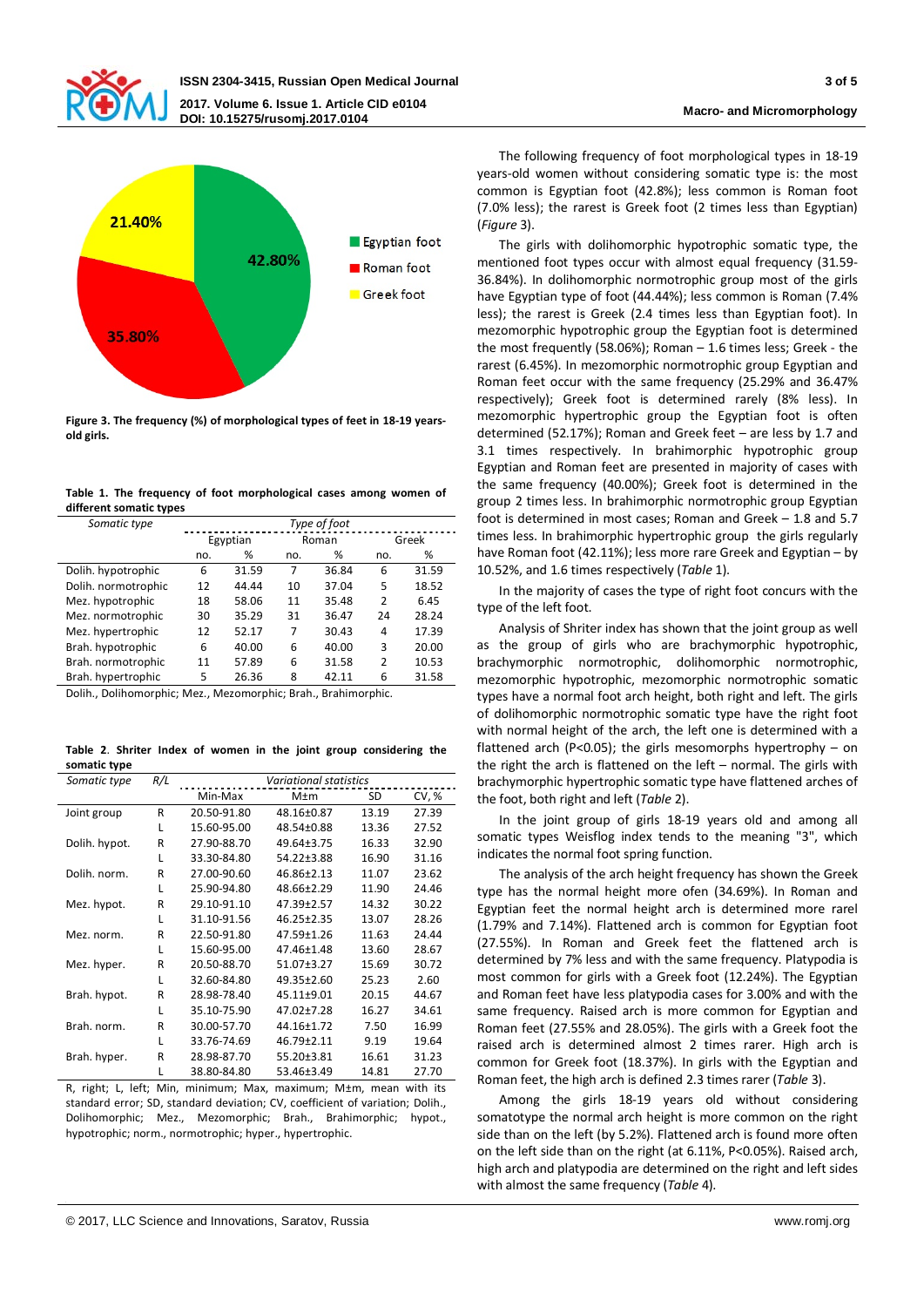

#### **Table 3. The frequency of foot arches considering the foot types**

| Foot type | Foot arch |       |             |       |             |       |                |       |            |       |
|-----------|-----------|-------|-------------|-------|-------------|-------|----------------|-------|------------|-------|
|           | High arch |       | Raised arch |       | Normal arch |       | Flattened arch |       | Platypodia |       |
|           | no.       |       | no.         | %     | no.         | %     | no.            |       | no.        | %     |
| Egyptian  |           | 8.16  | 27          | 27.55 | 27          | 27.55 | 27             | 27.55 |            | 9.18  |
| Roman     |           | 8.54  | 23          | 28.05 | 27          | 32.93 | 17             | 20.73 |            | 9.77  |
| Greek     |           | 18.37 |             | 14.29 |             | 34.69 | 10             | 20.41 |            | 12.24 |

## **Table 4. The frequency of foot arches in various somatic types**

| Somatic type               | Right/Left | Foot arch |       |                |       |                |       |                |       |            |          |
|----------------------------|------------|-----------|-------|----------------|-------|----------------|-------|----------------|-------|------------|----------|
|                            |            | High arch |       | Raised arch    |       | Normal arch    |       | Flattened arch |       | Platypodia |          |
|                            |            | no.       | %     | no.            | ℅     | no.            | %     | no.            | %     | no.        | %        |
| Dolihomorphic hypotrophic  | Right      | 4         | 21.05 | $\overline{2}$ | 10.53 | $\overline{7}$ | 36.84 | $\overline{2}$ | 10.53 | 4          | 21.05    |
|                            | Left       | 3         | 15.79 | 1              | 5.26  | 5              | 26.36 | 4              | 21.05 | 6          | 31.58    |
| Dolihomorphic normotrophic | Right      | 1         | 3.70  | 10             | 37.04 | 9              | 33.33 | 5              | 18.52 | 2          | 7.41     |
|                            | Left       | 1         | 3.70  | 9              | 33.33 | 5              | 18.52 | 10             | 37.04 | 2          | 7.41     |
| Mezomorphic hypotrophic    | Right      | 5         | 16.13 | 10             | 32.26 | 9              | 29.03 | 1              | 3.23  | 6          | 19.35    |
|                            | Left       | 5         | 16.13 | 9              | 29.03 | 8              | 25.81 | 6              | 19.35 | 3          | 9.68     |
| Mezomorphic normotrophic   | Right      | 10        | 11.76 | 21             | 24.71 | 30             | 35.29 | 15             | 17.65 | 9          | 10.59    |
|                            | Left       | 9         | 10.59 | 22             | 25.88 | 29             | 34.12 | 15             | 17.65 | 10         | 11.76    |
| Mezomorphic hypertrophic   | Right      | 2         | 8.70  | 4              | 17.39 | 9              | 39.13 | 4              | 17.39 | 4          | 17.39    |
|                            | Left       | 2         | 8.70  | 2              | 8.70  | 8              | 34.78 | 7              | 30.43 | 2          | 8.70     |
| Brahimorphic hypotrophic   | Right      | 6         | 40.00 | 3              | 20.00 | 3              | 20.00 | 3              | 20.00 | 0          | 0        |
|                            | Left       | 3         | 20.00 | 6              | 40.00 | 3              | 20.00 | 0              | 0     | 3          | 20.00    |
| Brahimorphic normotrophic  | Right      | 3         | 15.79 | 3              | 15.79 | 10             | 52.63 | 3              | 15.79 | 0          | $\Omega$ |
|                            | Left       | 2         | 10.53 | 4              | 21.05 | 8              | 42.11 | 4              | 21.05 | 1          | 5.26     |
| Brahimorphic hypertrophic  | Right      | 2         | 10.53 | 4              | 21.05 | 3              | 15.79 | 6              | 31.58 | 4          | 21.05    |
|                            | Left       | 2         | 10.53 | $\mathbf{1}$   | 5.26  | 8              | 42.11 | 4              | 21.05 | 4          | 21.05    |
| Joint group                | Right      | 29        | 12.66 | 55             | 24.02 | 78             | 34.06 | 37             | 16.16 | 30         | 13.10    |
|                            | Left       | 25        | 10.92 | 57             | 24.89 | 67             | 29.26 | 51             | 22.27 | 29         | 12.66    |

The analysis of the foot arches frequency occurrence has shown that the girls of dolihomorphic hypotrophic somatotype mostly have a normal foot arch height. The normal height is determined on the right side more often than on the left in 10.48%. This difference is statistically significant (P<0.05). Raised arch and high arch are determined more often on the right side than on the left (in 2-fold (P<0.05) and 5.26% (P>0.05). Flattened arch and platypodia are common for the left side (in 2-fold and 10.5%, respectively (P<0.05).

Mezomorphic hypotrophic group frequently has raised arches on both sides: on the right (32.26%) and on the left (29.03%). Normal arch height is determined rarely – on the right side is up to 29.03% and 25.81% on the left one. High arch is determined with the same frequency both on the right and left sides (16.13%). Flattened foot arch is more common on the left side than on the right one (6.3%) (P<0.05). Platypodia is more likely to be observed on the right side than on the left (2 times) (P<0.05) for this somatotype of women.

In mezomorphic normotrophic group the most widely-spread height of foot arch is normal arch, both on the right and on the left sides (30.0% and 29.0% respectively). Fewer cases are presented by high arch (21.0% on the right side and 22.0% on the left) and by flattened arch (17.65% both on the right and left sides). The rarest cases in this somatotype group are presented by high arch (11.76% on the right side and 10.59% on the left) and platypodia (10.59% on the right and 11.76% on the left).

In mezomorphic hypertrophic group in most cases girls have a normal arch height: on the right side normal arch is presented more often than on the left (5.5%) (P>0.05). Flattened arch is more frequently defined on the left side than on the right (1.8-fold; P<0.05); platypodia – on the right side (2.2-fold; P<0.05). Raised arch in this group is more common for the right side than for the left (2.2-fold; P<0.05). High arch women in this group are quite rare (8.7% both right and left sides).

The girls with brahimorphic hypotrophic somatotype have normal arch in 20.0% of cases, both on the right and left sides. Flattened arch is determined only on the right side (20.0%); platypodia - only on the left side (20.0%). Raised arch on the left side is found 2 times more often than on the right side; high arch is more often on the right side than on the left (2 times).

In the group of brahimorphic normotrophic women in the majority of cases have the normal arch height on the right side it is 10.5% more often than on the left (P<0.05). Flattened arch is more frequently defined on the left side than on the right (5.2%, P>0.05). Platypodia is detected in single observation only on the left side (5.2%). Raised arch is most common on the left side (5.2%; P>0.05); high arch is most common on the right side (5.26%; P>0.05).

For brahimorphic hypertrophic girls the normal height arch is typical on the left side and is revealed in 42.11% of cases. On the right side the normal height of the arch is defined 2.8 times rarer (P<0.05%). Flattened arch in the group is determined quite often on the right side in 31.58% of cases, and on the left – by 10.5% rarer (P<0.05%). The girls with this somatotype have raised arch of the right side 4 times more often than on the left. Platypodia and high arches are defined with the same frequency both on the right and on the left sides (21.05% and 10.53% respectively).

Combined volatility of Weisflog index with height of foot arches has shown that in all groups the index approaches the